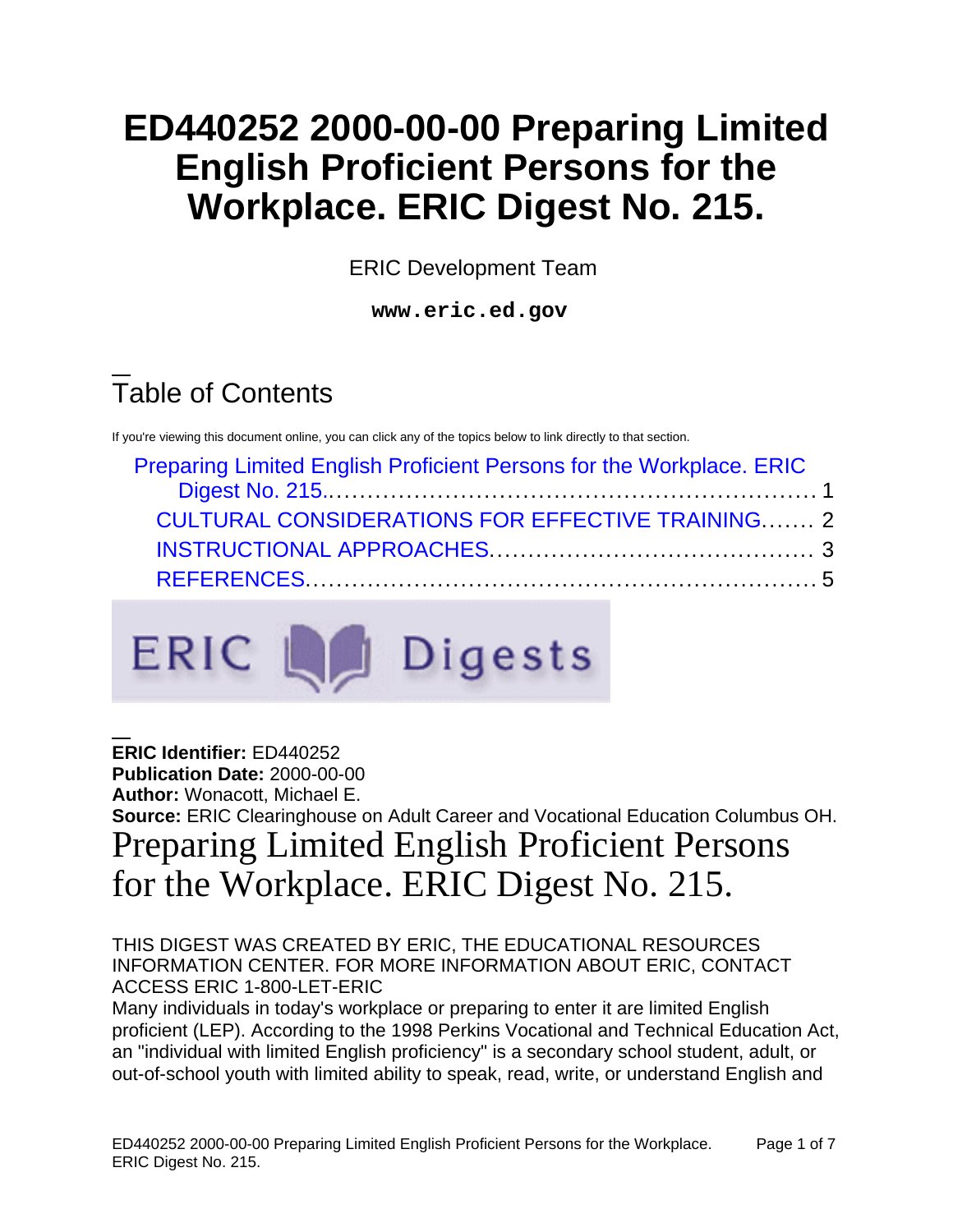whose native language is not English or who lives in a family or community environment where a language other than English is dominant. LEP individuals come from a variety of social, economic, and educational backgrounds (Friedenberg 1995; Willette, Haub, and Tordella 1988). The literacy levels of LEP persons are equally diverse. Many claims of illiteracy among the LEP population refer only to literacy in English and ignore literacy in other languages. Likewise, an LEP person's oral proficiency in English should not be confused with English- or native-language literacy--that is, the ability to read and write (Wiley 1997). This Digest describes cultural considerations and effective approaches for LEP individuals' work force development, including the impact of recent training legislation.

## <span id="page-1-0"></span>CULTURAL CONSIDERATIONS FOR EFFECTIVE **TRAINING**

LEP persons--especially immigrants--often come not only from a different language background but also from a very different cultural background; so English-language instruction must often provide cultural as well as linguistic orientation. Immigrants in particular may experience profound adjustment or transformation in their social identity--all those aspects of the self (family role, life skills, sense of community, and so on) that define how people understand themselves in relation to others (Ullman 1997). Four specific cultural factors may influence learner and teacher in the classroom (McGroarty 1993):

\* Roles of learners and teachers--Learners may expect more traditional, formal, authoritarian, ordered, structured instructional style and activities and be put off by informal practices such as using first names and moving freely around the room. Likewise, teachers may expect learners, especially adult learners, to be self-reliant, expressive, and assertive-a potential conflict with learners who are carefully deferential and reserved.

\* Gender-related issues--Learners may expect different behavior from male and female teachers and may not even have experienced mixed-gender classes. Likewise, male-female issues might affect group configurations or activities. Finally, different definitions of appropriate gender roles can prevent or discourage LEP women from pursuing training.

\* Appropriate topics for instruction--Topics that are innocuous to one person may violate social, dietary, or religious prohibitions for another. In addition, recent immigrants may have great difficulty describing the homes they fled in fear or answering personal questions that might have a bearing on their unresolved immigration status.

\* Appropriate behavior at school--Different cultures define "appropriate" differently. Some learners may balk at moving classroom furniture or may expect a quiet, orderly classroom at all times. On the other hand, learners may expect to be able to eat, drink,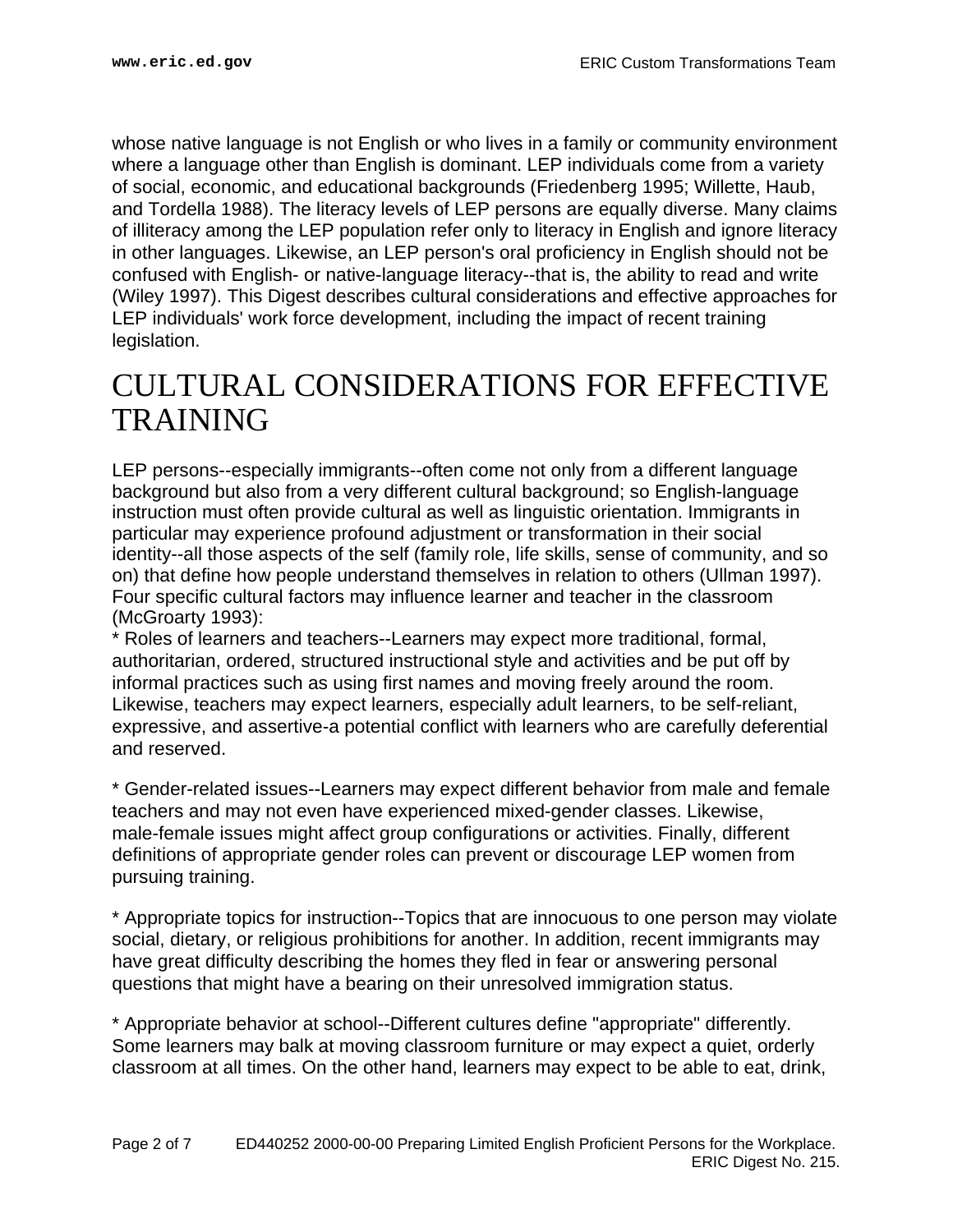smoke, or litter freely in the classroom.

## <span id="page-2-0"></span>INSTRUCTIONAL APPROACHES

One set of instructional approaches is used to provide English-language instruction: \* English as a Second Language (ESL) covers all aspects of English grammar, vocabulary, and pronunciation; survival or prevocational ESL tends to focus on English skills needed by immigrants to find housing, read want ads, use public transportation, and write (Platt et al. 1992).

\* Vocational English as a Second Language (VESL), on the other hand, focuses on the English skills specific to a particular occupation or vocational area. For maximum effectiveness, VESL instruction relies on collaboration between vocational and VESL instructors who work together to identify the specific oral and written English skills appropriate for the VESL course (Platt 1996).

\* Workplace literacy programs upgrade current workers' English-language reading and writing skills. Workplace literacy programs can also serve LEP workers by providing workplace ESL instruction. A needs analysis first carefully identifies language skills needed to perform successfully in the employer's workplace; those language skills are then provided through classroom instruction (Grognet 1996).

Friedenberg (1995) identifies five approaches to content-area instruction:

\* Bilingual/bicultural education provides content-area instruction to LEP students (usually all with the same native language) in their native language; ESL instruction is also provided at the same time. Over time, use of the native language for instruction is decreased and the use of English is increased.

\* Multilingual/multicultural approaches provides limited content-area instruction in native languages when there are LEP students with different native languages in a class or when bilingual or multilingual teachers or aides are not available. The instructor becomes more a facilitator than a provider of instruction. ESL instruction is also provided at the same time.

\* "Sheltered" content instruction uses English to provide content-area instruction but begins by first developing appropriate vocabulary by extensive use of visual aids, gestures, graphic organizers, and cooperative hands-on student activities. It is often used for classes with multiple language groups or multiple English proficiency levels or when bilingual teachers or aides are unavailable.

\* Immersion is an approach used frequently but inconsistently, ranging from "carefully structured sheltered techniques with bilingual assistance to nothing more than submersion" (ibid, p. 44). In immersion, LEP students' native language is not used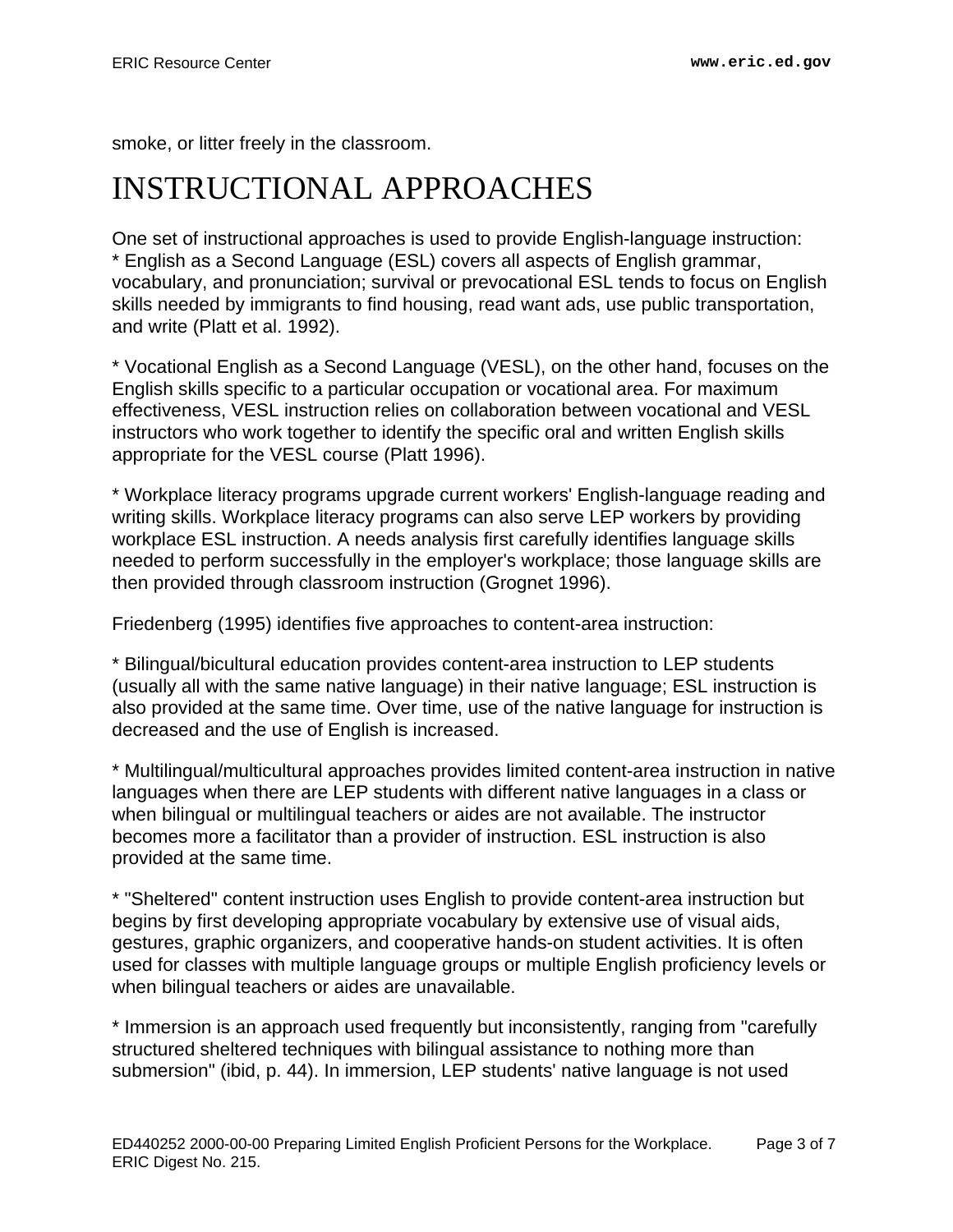(National Clearinghouse for Bilingual Education 1996).

\* Submersion provides no special services at all to LEP students--it's either sink or swim.

#### THE LEP POPULATION AND THE 1998 PERKINS ACT

How does the LEP population fare under the latest amendments to the Perkins Act? Some differences between the 1990 and 1998 acts related to the LEP population are superficial. In the 1990 act, for example, "individuals of limited English language proficiency" were one of five specifically identified special populations; the 1998 act includes "individuals with limited English proficiency" among a general "individuals with other barriers to educational achievement" (American Vocational Association 1998). The definition of an individual with limited English proficiency remains the same.

On the other hand, the new act continues a significant change in the emphasis given to serving special populations. The 1990 Perkins Act had strengthened provisions for providing education services to special populations (ibid.), in part by specifying a 10.5% set-aside for sex equity and programs serving single parents, single pregnant women, and displaced homemakers, as well as requiring each state to have a full-time sex equity coordinator (Hettinger 1999). At the same time, however, it eliminated some earlier funding set-asides for specific special populations, including the limited English proficient (Kochhar 1998). The 1998 act eliminated the 10.5% set-aside and the sex equity requirements.

Probably the most significant changes in the 1998 act are provisions balancing greater state flexibility in administering and allocating federal funds with greater accountability for results. The 1998 act allows state and local agencies and programs increased flexibility (e.g., in how they deliver services, whom they target, how they measure participation and progress of members of special populations) and changes in requirements (e.g., in the assurances for access and criteria for services to special populations) (Hettinger 1999; Kochhar 1998). States must now establish systems to monitor four core indicators (Hoachlander and Klein 1999) of student performance: (1) attainment of state-established academic and technical skill proficiencies; (2) acquisition of secondary or postsecondary diplomas, degrees, or credentials; (3) placement, retention, and completion of postsecondary education or advanced training or placement in the military or employment; and (4) participation in and completion of training leading to nontraditional employment.

Furthermore, states must individually define the specific indicators and performance levels for which they are accountable; so state success will depend on four factors (ibid.): (1) defining workable indicators and performance levels; (2) identifying relevant populations of students who participate significantly in career and technical education; (3) developing strategies for local implementation and local accountability; and (4)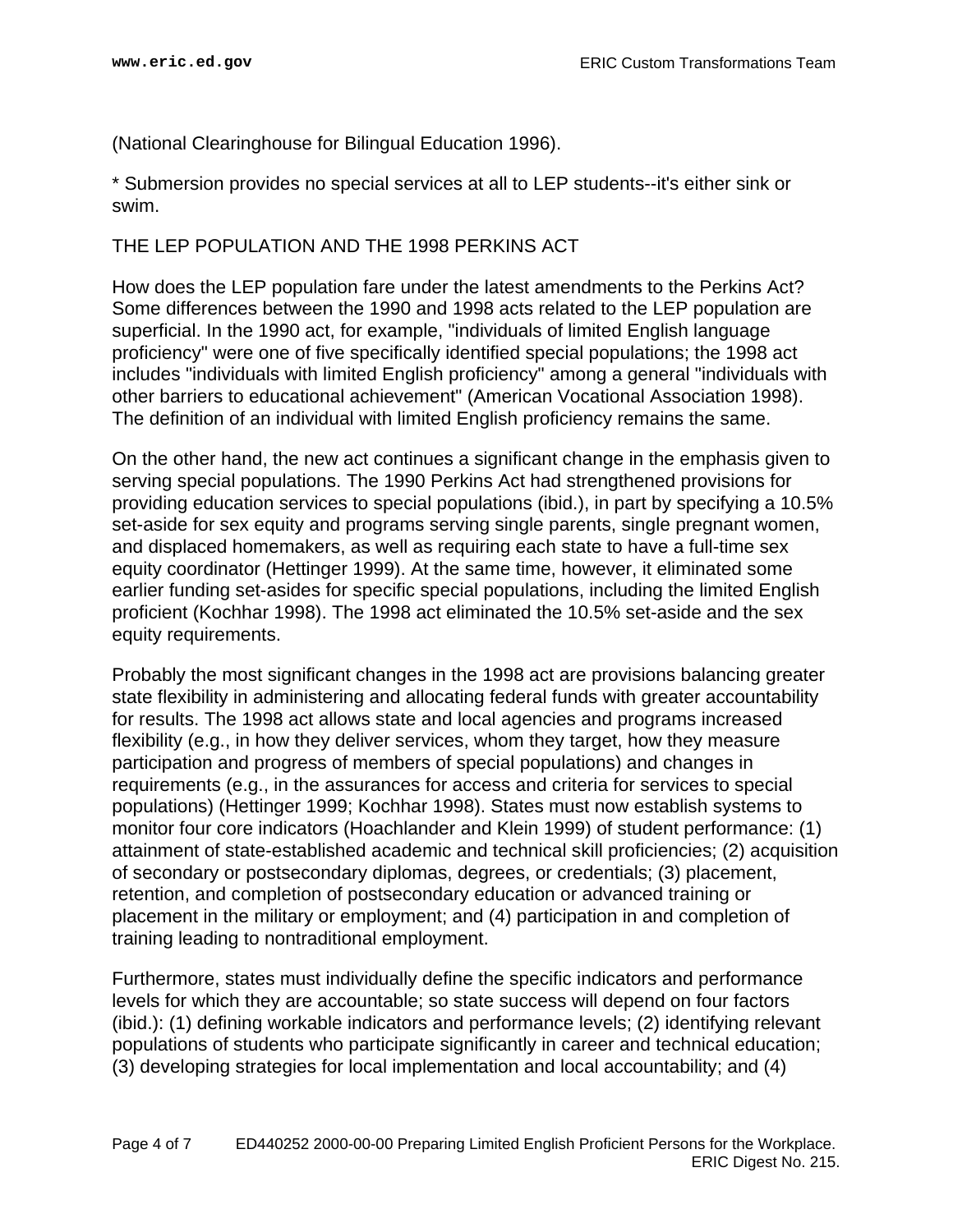involving local personnel in state system design and helping local providers learn how to use performance measures.

### THE WORKFORCE INVESTMENT ACT OF 1998

Among the key elements of a work force development system, the Workforce Investment Act (WIA) recognizes the need for "basic literacy as a key element of participation in the labor force and national life, especially in view of the large number of non-English-speaking adults in the workforce" (Kaufmann and Wills 1999, p. 9). And with an emphasis similar to that of the 1998 Perkins Act, the WIA gives the states new responsibility for sorting out how best to fulfill the targeting task. In line with this recognition of the need for basic literacy, the training provided under the WIA must be related to labor market needs but can combine literacy education with occupational training (ibid.).

Given the WIA's recognition of the need for basic literacy, recurring aspects of the WIA system could be of benefit to LEP individuals, even though they are not specifically targeted as a special population (Employment and Training Administration 1998a,b). For example, Core Services, available to all at one-stop centers with no eligibility requirements, include career counseling, information on skills needed for in-demand jobs, skill and needs assessment, and information about available services. The second level, Intensive Services, includes comprehensive and specialized assessments of skill levels (i.e., diagnostic testing); development of an individual training plan; group counseling; individual counseling and career planning; case management; and short-term prevocational services, which specifically include development of learning skills, communication skills, and interviewing skills to prepare individuals for unsubsidized employment or training.

At the highest level are Training Services directly linked to job opportunities in the local area and may include adult education and literacy activities in conjunction with other training. All in all, the WIA appears to offer a range of services designed specifically for work force development that would coincidentally meet the English-language instruction and literacy needs of the LEP population.

## <span id="page-4-0"></span>REFERENCES

American Vocational Association. THE OFFICIAL GUIDE TO THE PERKINS ACT OF 1998: THE AUTHORITATIVE GUIDE TO FEDERAL LEGISLATION FOR VOCATIONAL-TECHNICAL EDUCATION. Alexandria, VA: AVA, 1998. Employment and Training Administration. IMPLEMENTING THE WORKFORCE INVESTMENT ACT OF 1998: A WHITE PAPER. Washington, DC: ETA, 1998a. (ED 427 177)

Employment and Training Administration. WORKFORCE INVESTMENT ACT OF 1998.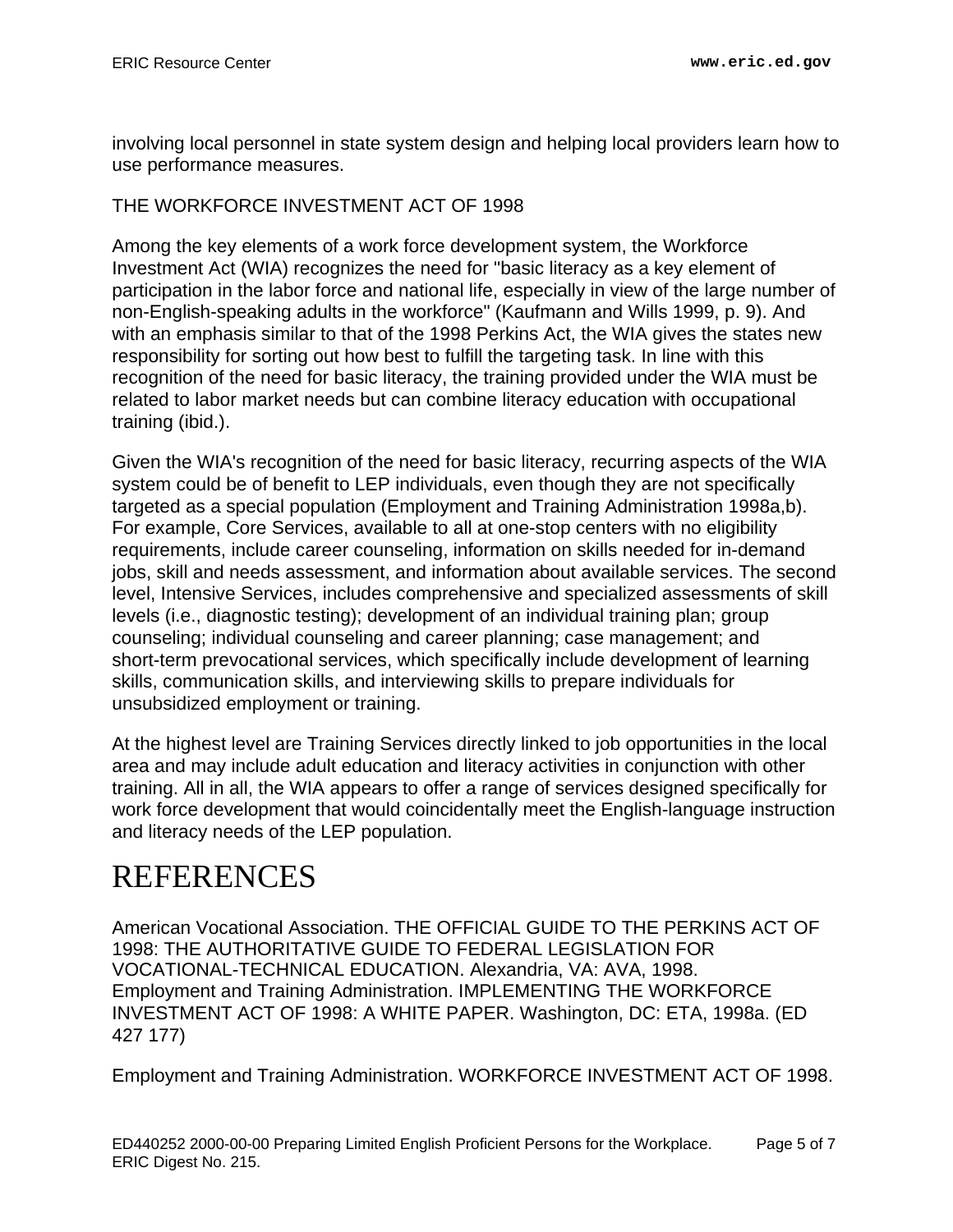Washington, DC: ETA, 1998b. (ED 425 334)

Friedenberg, J. E. THE VOCATIONAL AND LANGUAGE DEVELOPMENT OF LIMITED ENGLISH PROFICIENT ADULTS. INFORMATION SERIES NO. 363. Columbus: ERIC Clearinghouse on Adult, Career, and Vocational Education, 1995. (ED 391 104)

Grognet, A. G. PLANNING, IMPLEMENTING, AND EVALUATING WORKPLACE ESL PROGRAMS. ERIC Q&A. Washington, DC: Adjunct ERIC Clearinghouse on ESL Literacy Education, Center for Applied Linguistics, 1996. (ED 406 866) <http://www.cal.org/ncle/DIGESTS/>

Hettinger, J. "The New Perkins...Finally." TECHNIQUES: MAKING EDUCATION AND CAREER CONNECTIONS 74, no. 1 (January 1999): 40-42. (EJ 675 796)

Hoachlander, G., and Klein, S. "Answering to Perkins." TECHNIQUES: MAKING EDUCATION AND CAREER CONNECTIONS 74, no. 2 (February 1999): 46-48. (EJ 578 865)

Kaufmann, B. A., and Wills, J. L. USER'S GUIDE TO THE WORKFORCE INVESTMENT ACT OF 1998: A COMPANION TO THE LAWS AND REGULATIONS. Alexandria, VA: Association for Career and Technical Education, 1999.

Kochhar, C. "Analysis of the Special Populations Provisions in the 1998 Carl D. Perkins Vocational Technical Act Amendments." JOURNAL FOR VOCATIONAL SPECIAL NEEDS EDUCATION 21, no. 1 (Fall 1998): 3-20. (EJ 558 139)

McGroarty, M. CROSS-CULTURAL ISSUES IN ADULT ESL LITERACY CLASSROOMS. ERIC DIGEST. Washington, DC: Adjunct ERIC Clearinghouse on ESL Literacy Education, Center for Applied Linguistics, 1993. (ED 358 751) <http://www.cal.org/ncle/DIGESTS/>

National Clearinghouse for Bilingual Education. WHAT TERMINOLOGY IS COMMONLY USED IN BILINGUAL AND ENGLISH AS A SECOND LANGUAGE EDUCATION? Washington, DC: NCBE, George Washington University, 1996. <http://www.ncbe.gwu.edu/askncbe/faqs/10terms.htp>

Platt, E. THE VOCATIONAL CLASSROOM: A GREAT PLACE TO LEARN ENGLISH. Washington, DC: Center for Applied Linguistics, 1996. (ED 406 856)

Platt, E.; Shrawder, J.; Ujhelyi, Z.; and Wannawati, T. COLLABORATION FOR INSTRUCTION OF LEP STUDENTS IN VOCATIONAL EDUCATION. Berkeley: National Center for Research in Vocational Education, University of California, 1992. (ED 351 549)

Ullman, C. SOCIAL IDENTITY AND THE ADULT ESL CLASSROOM. ERIC DIGEST.